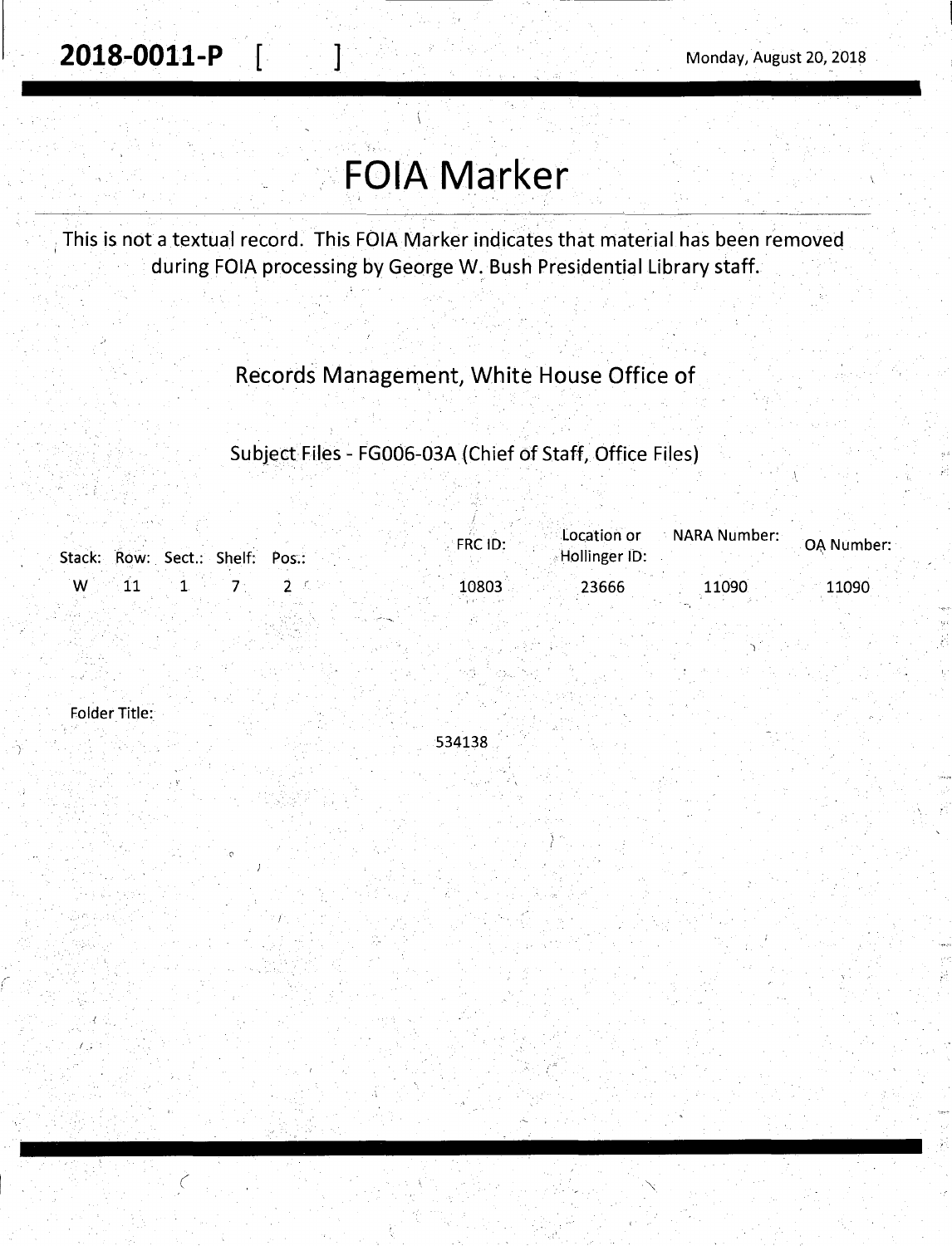# **Withdrawn/Redacted Material**  The George W. Bush Library

| <b>DOCUMENT</b><br><b>FORM</b><br>NO. | <b>SUBJECT/TITLE</b>                                                  | <b>PAGES</b> | <b>DATE</b>   | <b>RESTRICTION(S)</b> |
|---------------------------------------|-----------------------------------------------------------------------|--------------|---------------|-----------------------|
| 001<br>Memorandum                     | Reminder on Political Activity - From: Alberto R.<br>Gonzales, et al. |              | $09/2002$ P5: |                       |

| <b>COLLECTION TITLE:</b><br>Records Management, White House Office of                                                        |  |
|------------------------------------------------------------------------------------------------------------------------------|--|
| <b>SERIES:</b><br>Subject Files - FG006-03A (Chief of Staff, Office Files)                                                   |  |
| <b>FOLDER TITLE:</b><br>534138                                                                                               |  |
| FRC ID:<br>10803                                                                                                             |  |
| <b>RESTRICTION CODES</b><br>Presidential Records Act - [44 U.S.C. 2204(a)]<br>Freedom of Information Act. [5 II.S.C. 552(b)] |  |

- Pl National Security Classified Information [(a)(l) of the PRA)
- P2 Relating to the appointment to Federal office [(a)(2) of the PRA)
- P3 Release would violate a Federal statute [(a)(3) of the PRA]
- P4 Release would disclose trade secrets or confidential commercial or financial information [(a)(4) of the PRA]
- PS Release would disclose confidential advice between the President and his advisors, or between such advisors  $[a)(5)$  of the PRA]
- P6 Release would constitute a clearly unwarranted invasion of personal privacy [(a)(6) of the PRA]
- PRM. Personal record misfile defined in accordance with 44. U.S.C. 2201(3).

### Deed of Gift Restrictions

- A; Closed by Executive Order 13526 governing access to national security information.
- 8. Closed by statute or by the agency which originated the document. C. Closed in accordance with restrictions contained in donor's deed
- of gift.

. Freedom of Information Act- [5 U.S.C. 552(b))

- $b(1)$  National security classified information  $[(b)(1)$  of the FOIA]
- b(2) Release would disclose internal personnel rules and practices of an agency [(b)(2) of the FOIA)
- b(3) Release would violate a Federal statute.  $[(b)(3)$  of the FOIA]
- b(4) Release would disclose trade secrets or confidential or financial information [(b)(4) of the FOIAJ
- b(6) Release would constitute a clearly unwarranted invasion of · personal privacy [(b)(6) of the FOIAJ
- b(7) Release would disclose information compiled for law enforcement purposes  $[(b)(7)$  of the FOIA]
- b(8) Release would disclose information concerning the regulation of financial institutions [(b)(8) of the FOIA) ·
- b(9) Release would disclose geological or geophysical information concerning wells [(b)(9) of the FOIA)

Records Not Subject to FOIA

Court Sealed - The document is withheld under a court seal and is not subject to the Freedom of Information Act.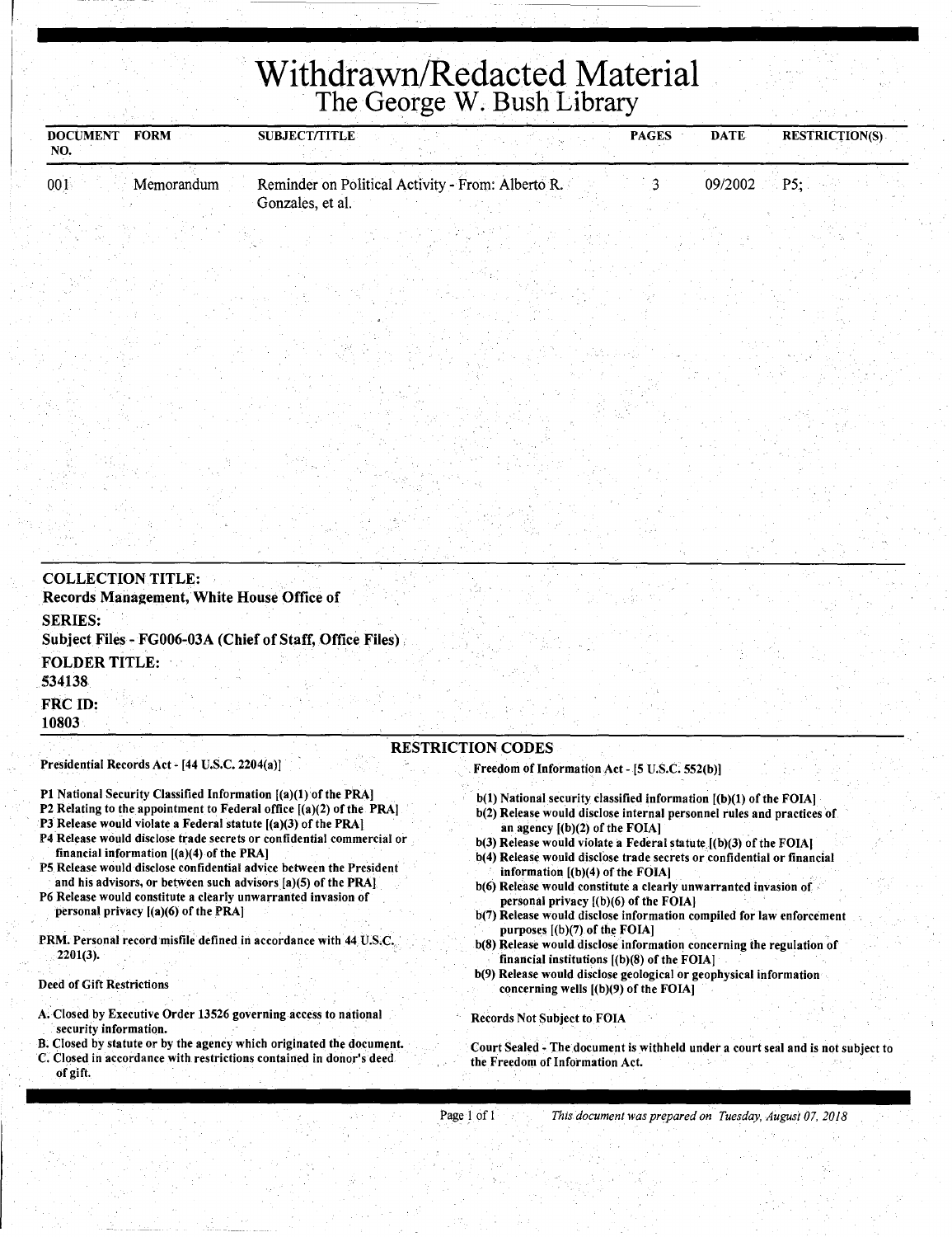006-03A

**THE WHITE HOUSE WASHINGTON** 

September 13, 2002

# N 5: 10

MEMORANDUM TO ANDREW H. CARD, JR.

FROM: ALBERTO R. GONZALES

-----,--;-)•,~ ----,c------------

SUBJECT: REMINDER ON POLITICAL ACTIVITY

Attached for your review and approval is a memorandum to remind all White House staff of the rules that we must follow with respect to political activity.

Please let me or Brett Kavanaugh know if you have any questions or comments.